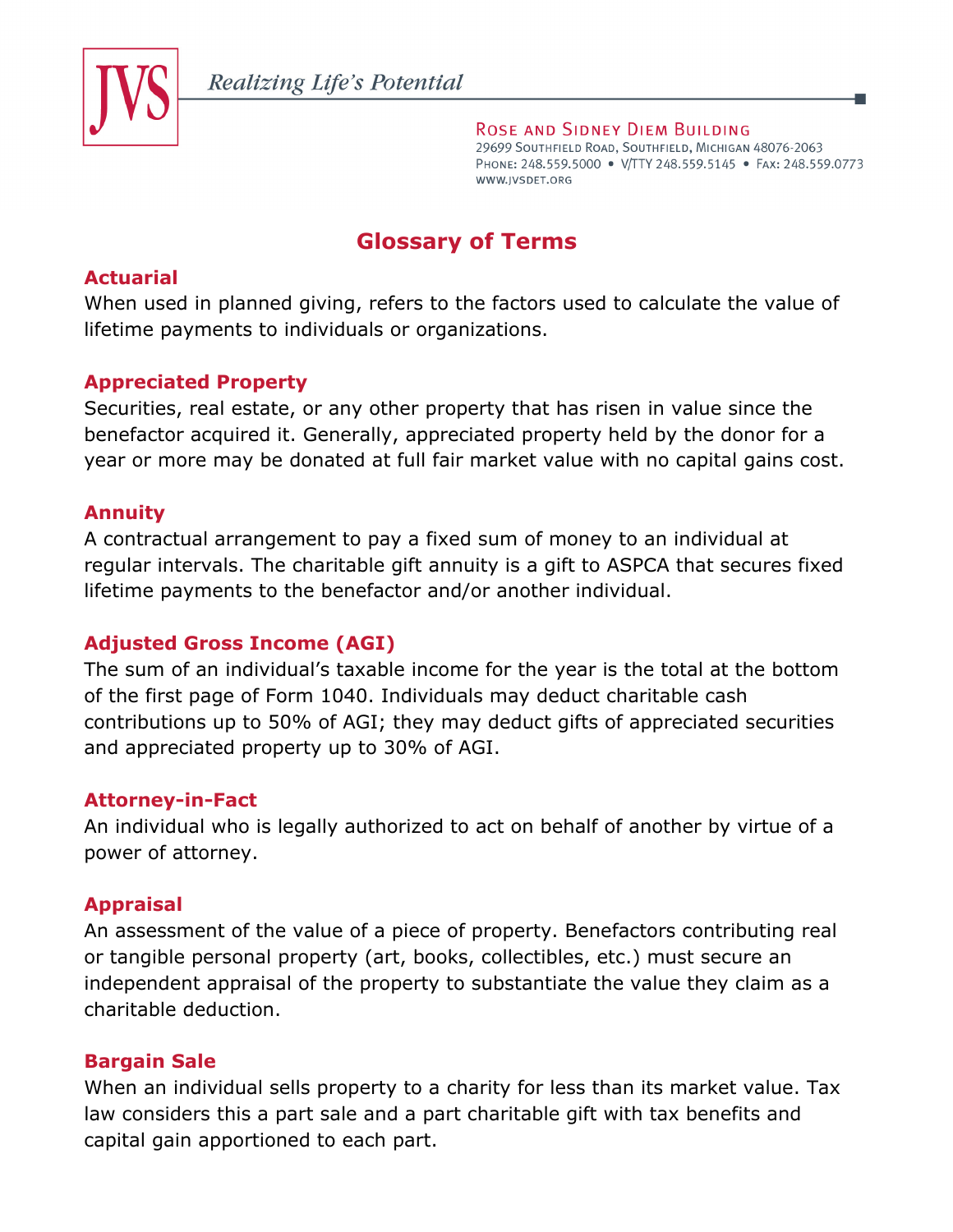## **Basis**

The benefactor's purchase price for an asset, possibly adjusted to reflect subsequent costs or depreciation. If Mrs. Quinn bought stock for \$100 per share and sold it for \$175, her cost basis in the stock is \$100 per share.

## **Beneficiary**

The recipient of a bequest from a will or a distribution from a trust.

## **Bequest**

A transfer of property or cash to an individual or organization under a will.

## **Capital Gains Tax**

A federal tax on the appreciation in an asset between its purchase and sale prices.

## **Codicil**

A simple amendment to a will which avoids the cost and complication of rewriting the entire will. The codicil must be signed and witnessed or notarized as is the original will.

## **Cost Basis**

See Basis, above.

## **Durable Power of Attorney**

Legally appointing an individual as your "Attorney-in-Fact" allowing that person to take charge of your financial affairs in the event of incompetency or disability.

## **Endowment Fund**

The permanently held capital of a non-profit, income and/or principal from which is used to support ongoing projects and meet institutional opportunities.

## **Estate Tax**

A federal tax on the value of the property held by an individual at his or her death (paid by individual's estate, not the heirs or recipients of bequests). In contrast, state inheritance tax is applied to the value of bequests passing to beneficiaries; it is also paid by the estate before the distributions are made.

## **Executor**

The person named in a will to administer the estate (known in some states as the "personal representative").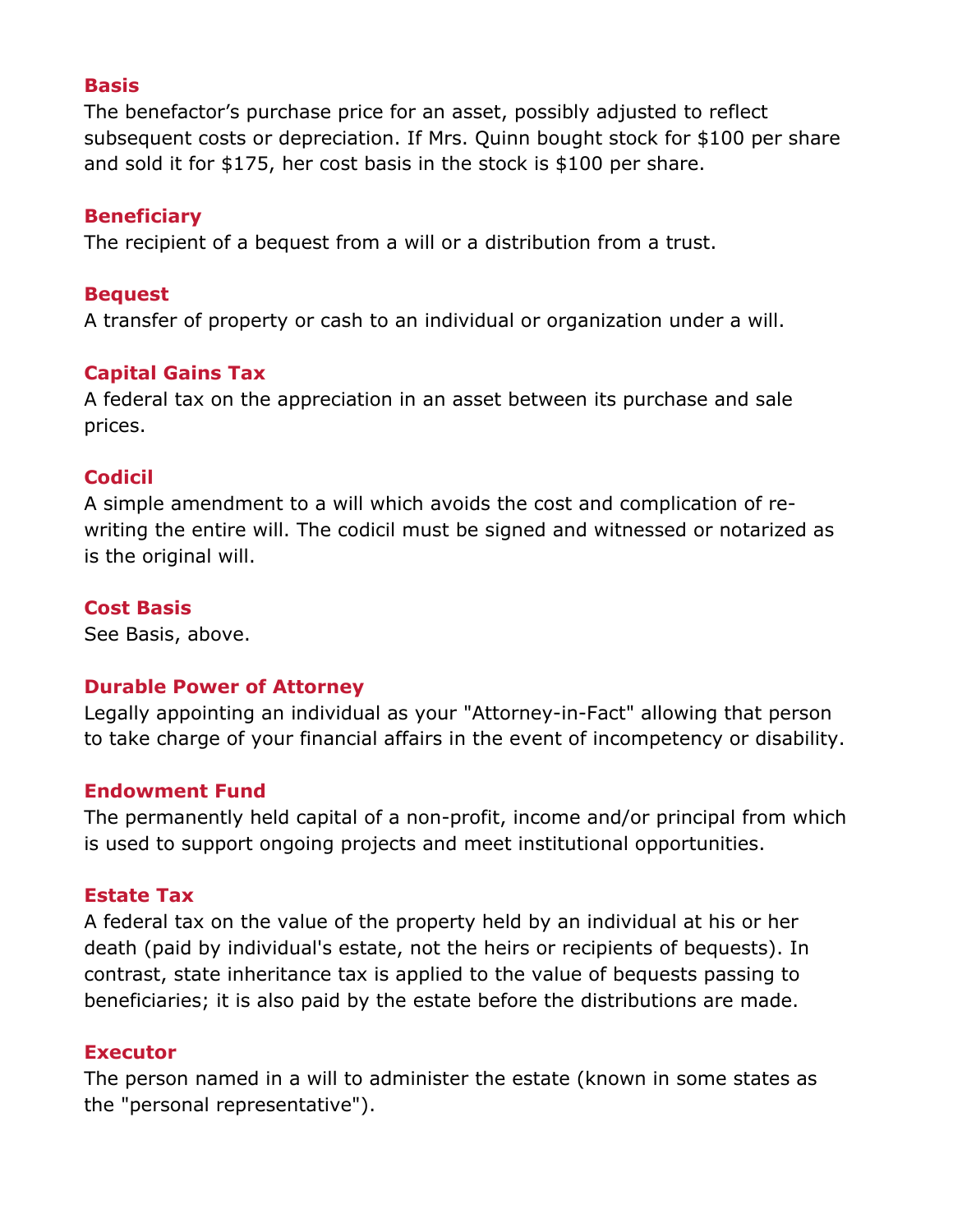## **Fair Market Value**

The price that an asset would bring on the open market.

#### **Grantor**

The individual transferring property into a trust.

#### **Health Care Power of Attorney**

Legally appointing an individual as your "Attorney-in-Fact" allowing that person to make decisions about your medical treatment in the event of incompetency.

#### **Income Interest**

In a trust, the right to receive payments from the trust for lifetime or a term of years.

#### **Income in Respect of a Decedent (IRD)**

Taxable income earned by a decedent, but was not yet received (nor taxes paid) before death. Common IRD sources are income from IRA's or other qualified plans, income from a commercial annuity or interest earned on E Bonds.

#### **Intestacy**

When a person dies without a valid will, state laws will determine how the individual's probate estate will be divided by any heirs. If no heirs, then the state absorbs any remaining probate assets.

#### **Joint Ownership**

The ownership of property by two or more persons, usually with rights of survivorship. Such an arrangement super cedes a will.

#### **K-1 (also 1099-R)**

The IRS forms that we send our life-income gift participants detailing how payments they received from their gifts during the year will be taxed.

#### **Life Income Gift**

A planned gift that makes payments to the benefactor and/or other beneficiaries for life or a term of years, then distributes the remainder to charity.

#### **Living Trust**

Also "Revocable Living Trust". A trust that is created by a living individual (grantor) that is used to manage assets for the benefit of the grantor and/or other persons. At the grantor's death the assets in the trust are passed to any named beneficiaries or the trust can continue to operate providing benefits to beneficiaries for their lives or for a predetermined period of time.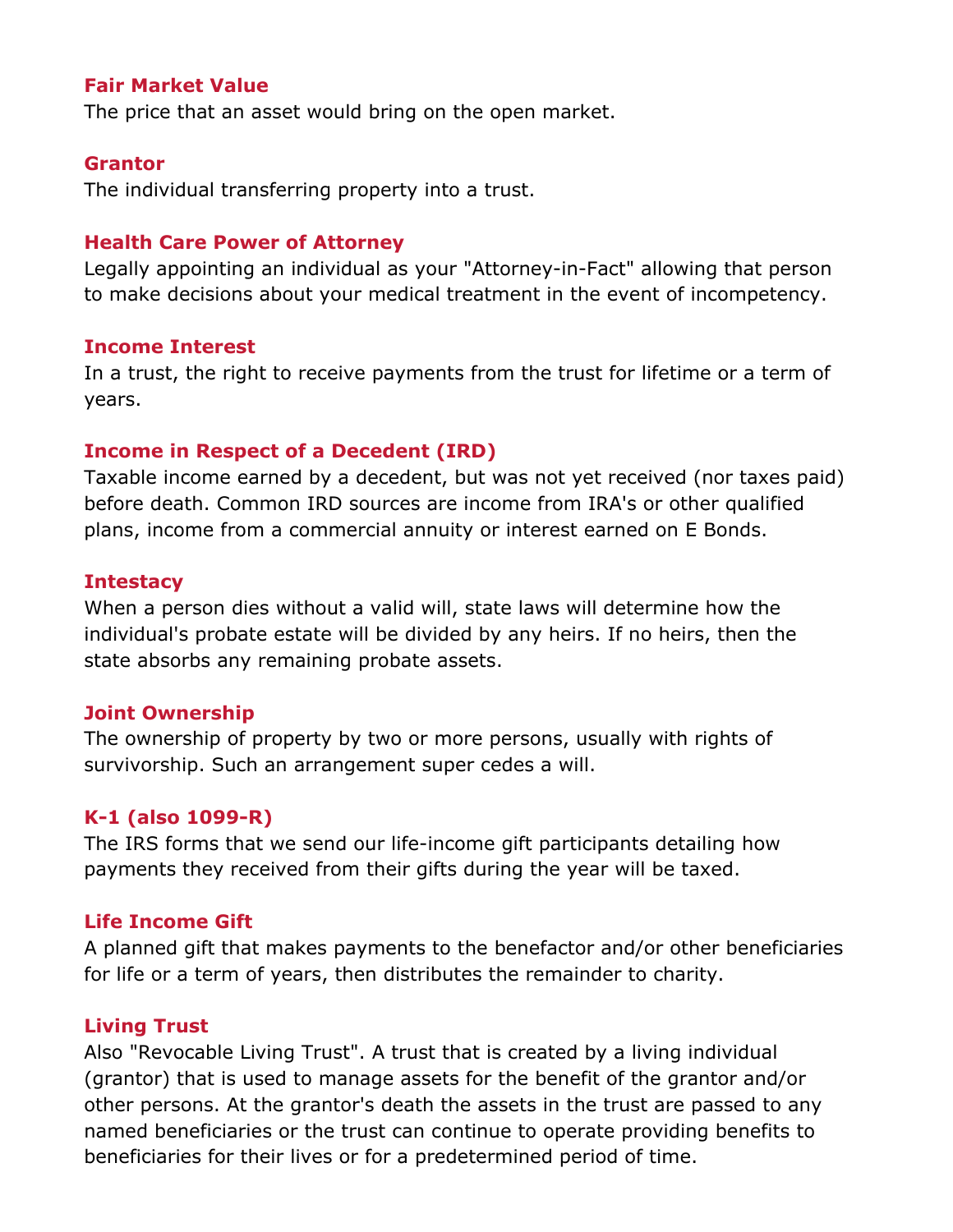## **Living Will**

A legal document which allows you to indicate whether or not you would like your life to be "artificially prolonged" in the event of an injury, disease or terminal condition that prevents you from communicating your wishes. Living wills are often used in conjunction with a health care power of attorney, which appoints someone to make health care decisions on your behalf.

## **Personal Property**

Securities, artwork, business interests and items of tangible property as opposed to "real property," used in planned giving to refer to land and the structures built on it.

## **Personal Representative**

See Executor, above.

## **Planned Giving**

Also "Gift Planning." The process of charitable giving in light of financial, estate and/or tax planning. Such gifts often require the assistance of an attorney, financial professional or planned giving officer.

## **Probate**

The court which determines the validity of a will and provides judicial oversight over the distribution of the estate. If there is no valid will then the Probate Court will appoint an administrator of the estate to facilitate the estate's distribution in accordance with state law.

## **Qualified Appraisal**

A written appraisal conducted by a knowledgeable professional to determine the fair market value of property (other than marketable securities) donated to a charity. If the donor wishes to use the value of the donated property for a charitable income tax deduction, the appraisal must be obtained by the donor and attached to his/her tax return only if the property has a value of \$5,000 or more.

## **Remainder Interest**

In a trust, the portion of the principal left after the income interest has been paid to the beneficiary or beneficiaries. A charitable remainder trust pays income to the benefactor or other individuals and then passes its remainder to charity.